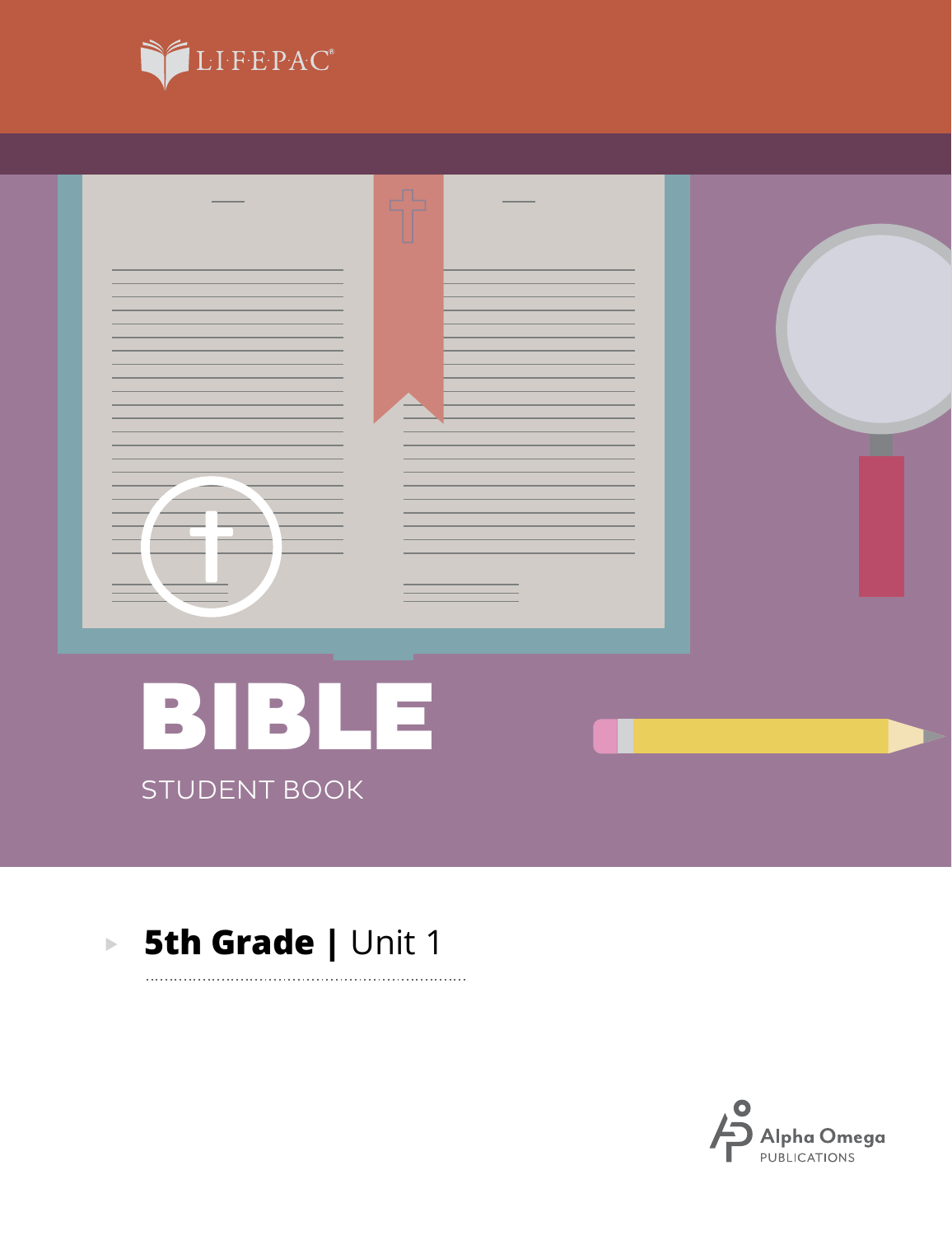# BIBLE 501 **HOW OTHERS LIVED FOR GOD**

Introduction **|3**

### **1. Believers in God** .........................................5

Believers, Fellow-Laborers with God **|6** Abraham, Man of Faith **|9** David, a Man after God's Own Heart **|17** Self Test 1 **|26**

### **2. Servants of God** ......................................29

Paul, More than a Conqueror **|30** John, Apostle of Love **|40** Self Test 2 **|45**

### **3. Followers of Jesus** ..................................48

Five Bible Co-Workers with God **|49** A Great Cloud of Witnesses **|63** Self Test 3 **|66**

LIFEPAC Test **|Pull-out**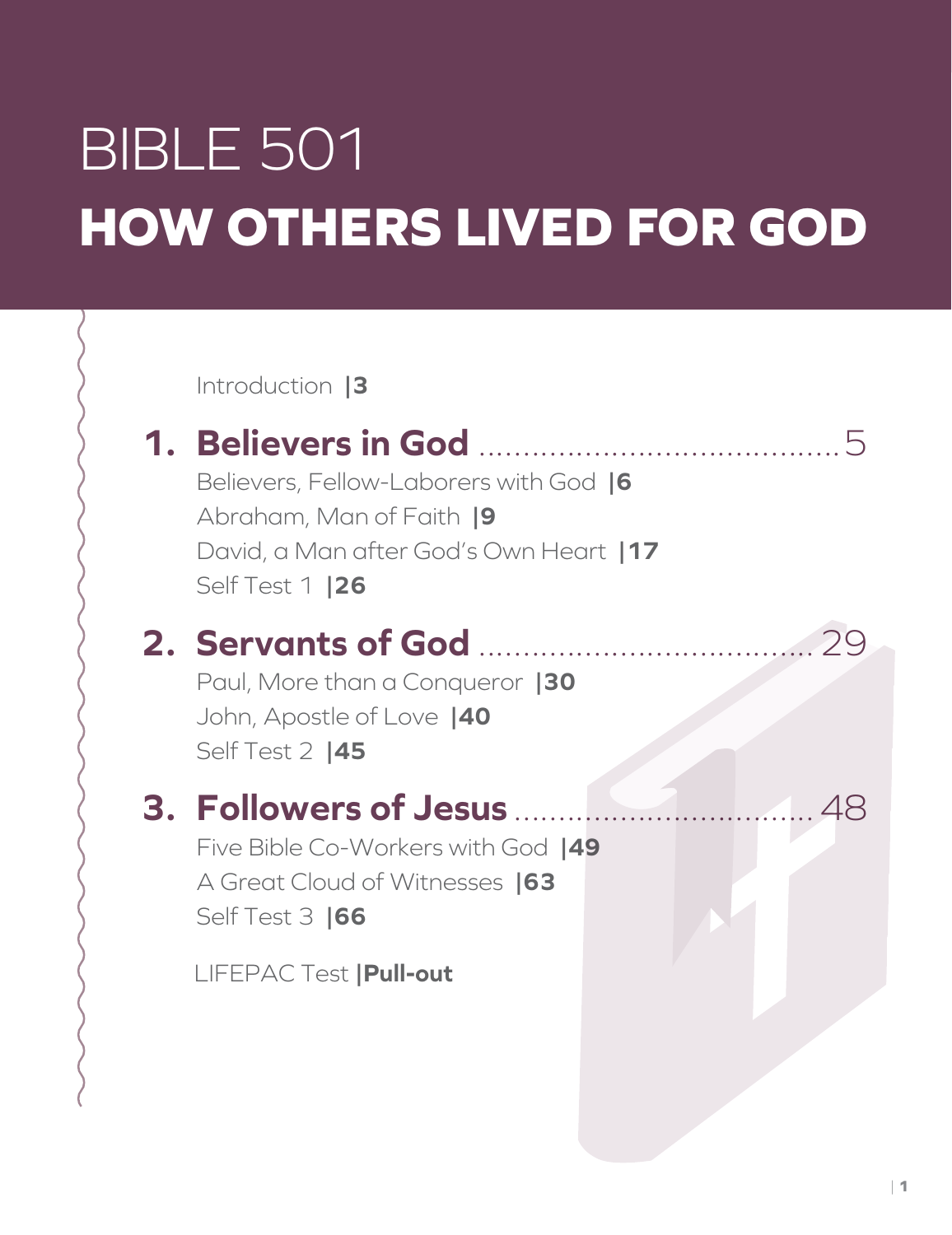**Author:** Barry G. Burrus, M.Div., M.A.

#### **Editor:**

Steven Henderson, B.A.

#### **Illustrators:**

Kyle Bennett, A.S. Karen Eubanks, B.A. Melissa Evers Mark Nuñes

#### **Media Credits:**

**Page 3:** © lilkar, iStock, Thinkstock; **5:** © Ximagination, iStock, Thinkstock; **7:** © Zoran Zeremski, iStock, Thinkstock; © ColorBlind Images, Blend Images, Thinkstock; **11, 43:** © Peter Dennis, Dorling Kindersley , Thinkstock; **13, 40, 48, 60:** © Sedmak, iStock, Thinkstock; **29:** © Wavebreakmedia Ltd, Thinkstock; **49:** © Dorling Kindersley, Thinkstock; **52:** © tracygood1, iStock, Thinkstock; **55:** © aradaphotography, iStock, Thinkstock.

**All maps in this book © Map Resources, unless otherwise stated.**



#### **804 N. 2nd Ave. E. Rock Rapids, IA 51246-1759**

© MMII by Alpha Omega Publications, Inc. All rights reserved. LIFEPAC is a registered trademark of Alpha Omega Publications, Inc.

All trademarks and/or service marks referenced in this material are the property of their respective owners. Alpha Omega Publications, Inc. makes no claim of ownership to any trademarks and/or service marks other that their own and their affiliates, and makes no claim of affiliation to any companies whose trademarks may be listed in this material, other than their own.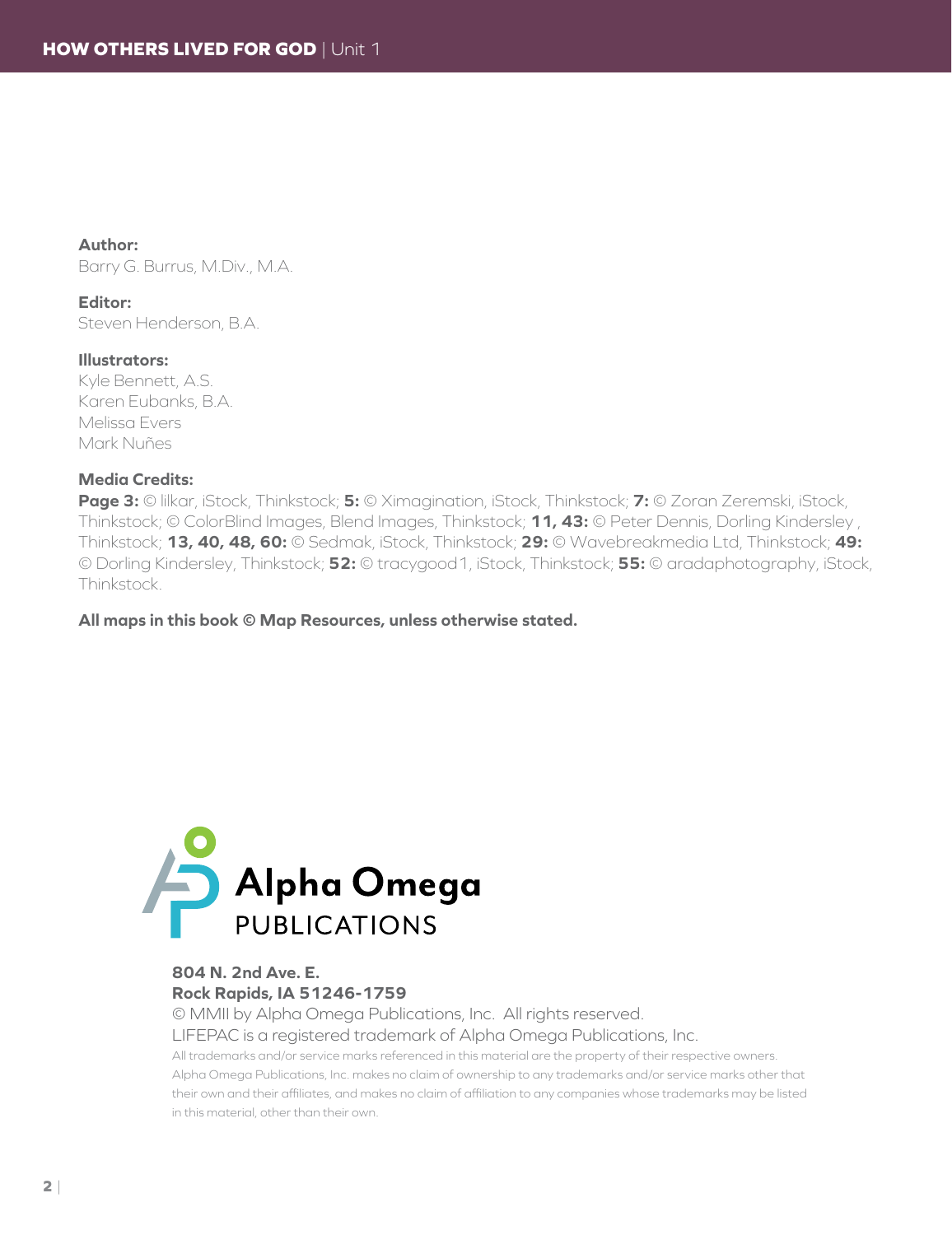## **HOW OTHERS LIVED FOR GOD**

**God created all people for His own glory. One way people glorify God is through loving and serving Him and others. Although people have not always been faithful to Him, God has always been faithful. King David wrote, "The LORD looked down from heaven upon the children of men, to see if there were any that did understand, and seek God. They are all gone aside, they are all together become filthy: there is none that doeth good, no, not one" (***Psalm* **14:2–3). The Apostle Paul echoed King David's words when he wrote, "For all have sinned, and come short of the glory of God; Being justified freely by his grace through the redemption that is in Christ Jesus: Whom God hath set forth to be a propitiation through faith in his blood, to declare his righteousness for the remission of sins that are past, through the forbearance of God; To declare, I say, at this time his righteousness: that he might be just, and the justifier of him which believeth in Jesus" (***Romans* **3:23–26). Praise God that He didn't abandon us when Adam and Eve fell into sin, dragging the rest of mankind with them.**

**In this LIFEPAC® you will examine the lives of believers whom God chose and used to bear witness of His goodness and faithfulness to the world. They were sinners, just like anyone else, and occasionally lacked faith in Him. Even then, God forgave their sins and lack of faith, and He strengthened them for the work He set before them. God doesn't need people to work for Him, but God chose to make the world this way. God used these godly people to bring glory and honor to Himself and His Kingdom. As you study their lives, God can develop your talents and use you to bring honor and glory to His Kingdom.**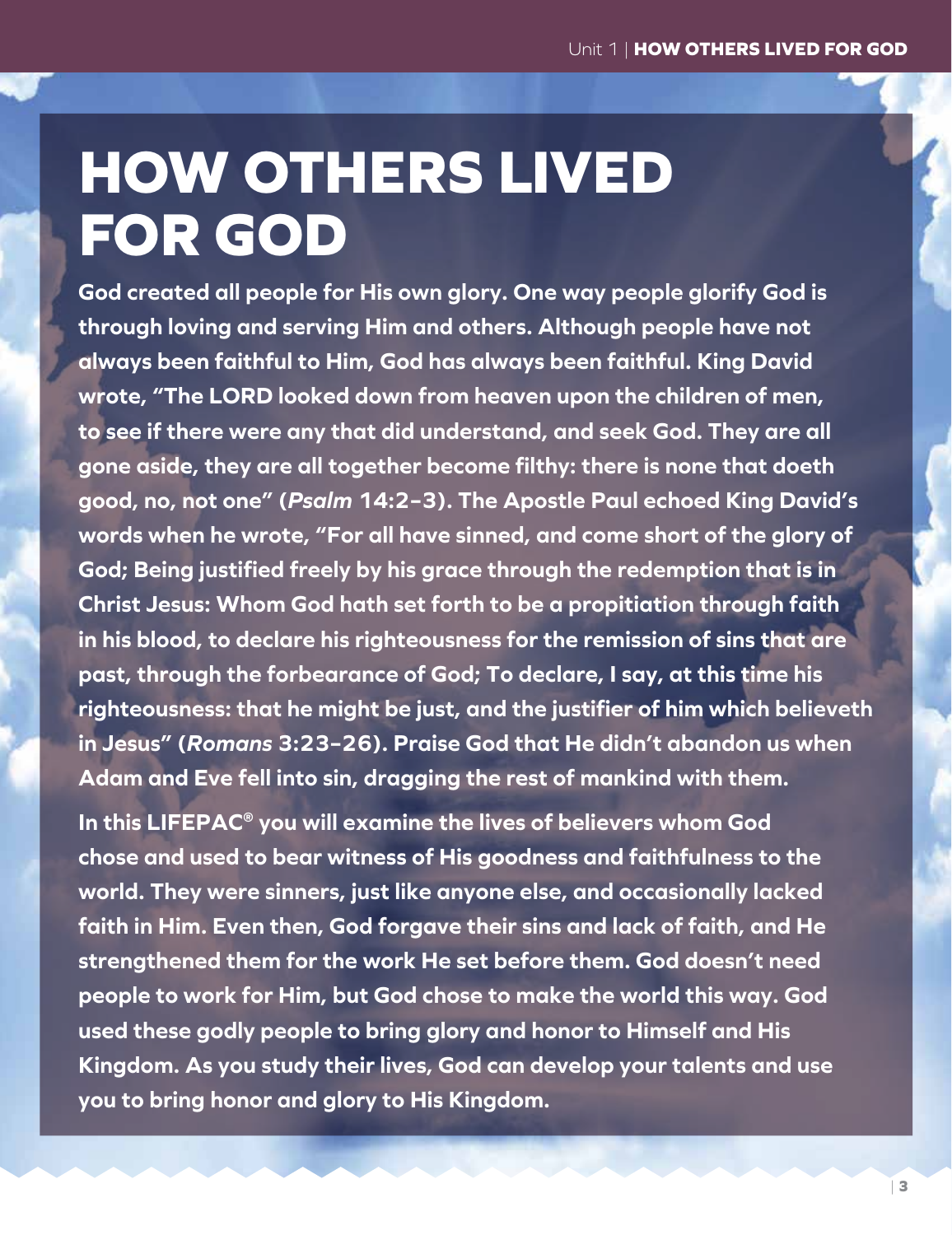### **Objectives**

**Read these objectives.** The objectives tell you what you will be able to do when you have successfully completed this LIFEPAC. Each section will list according to the numbers below what objectives will be met in that section. When you have finished this LIFEPAC, you should be able to:

- 1. Describe what it means to be chosen by God to be a believer.
- 2. Define what faith is.
- 3. Explain some of the ways that God used two important Old Testament believers, Abraham and David, to help Him, and identify some characteristics of their lives.
- 4. Explain ways that God used two New Testament apostles, Paul and John, to serve Him and how they lived for Him, and identify some characteristics of their lives.
- 5. Explain how God used Noah, Ruth, Hannah, Jonah, and Peter to help Him do His will in the world.
- 6. Explain why *Hebrews* 11 can be called the "Hall of Faith" and how God developed these believers to serve Him in order to be listed there.
- 7. Explain how the Christian life is like a "race."

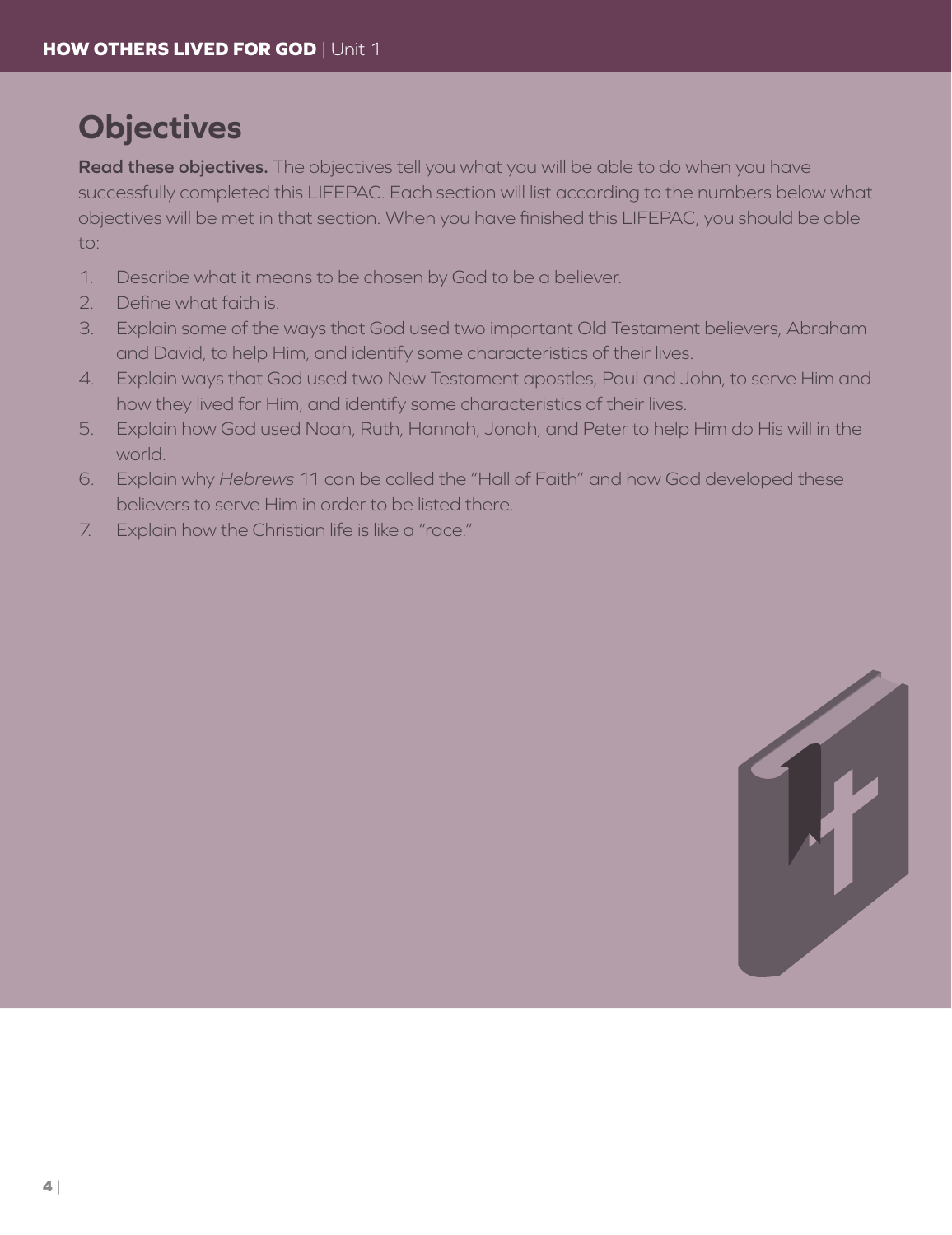### **1. BELIEVERS IN GOD**

**In this section of the LIFEPAC, you will study how God chose Abraham and David to bring glory into His Kingdom. As you read and think about Abraham and David, you will learn about how God used them for His purpose. You will see how He changed their lives and used them to glorify Him. You will learn about how God developed their characters as He helped them live for Him and show faith in Him. He blessed them and used them in His Kingdom. God is blessing you and wants to reveal Himself to you. In Jesus, He forgives all of your sins. He wants you to live for Him. By studying the lives of Abraham and David and some of their characteristics, you will learn how you can love and serve God and your fellow believers. God loves you. He will develop your ability to love, honor, worship, and serve Him.**

### **Objectives**

**Review these objectives.** When you have completed this section, you should be able to:

- 1. Describe what it means to be chosen by God to be a believer.
- 2. Define what faith is.
- 3. Explain some of the ways that God used two important Old Testament believers, Abraham and David, to help Him, and identify some characteristics of their lives.

### **Vocabulary**

**Study these new words.** Learning the meanings of these words is a good study habit and will improve your understanding of this LIFEPAC.

**acknowledge** (ak nol ij). To admit that someone or something is true.

**ancestor** (an ses' tėr). A person from whom a person is descended.

**attitude** (at u tüd). A way of thinking or feeling.

**character** (kar ik tėr). The special ways a person feels, thinks, and acts.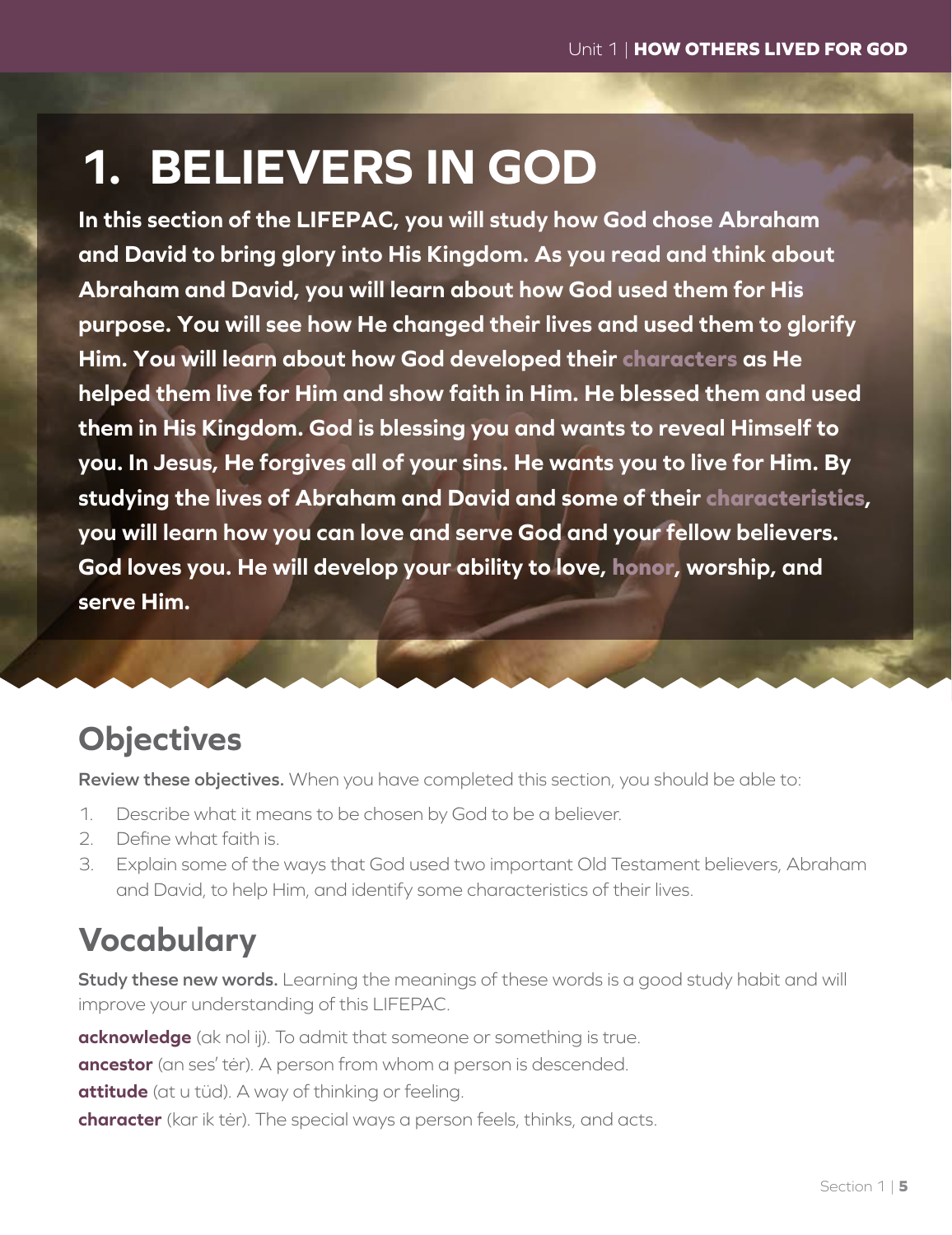**characteristic** (kar ik tu ris' tik). Something that makes a person different from others.

**commend** (ka 'mend). To praise, congratulate, approve, or entrust.

**deed** (dēd). An act or action done by someone.

**defy** (di fī). To resist or be set against something.

**descendant** (di sen' dunt). A person born to a certain family.

**famine** (fam' un). A lack of food in a certain place.

**honor** (on' ėr). To give glory, fame, or credit to a person.

**laborer** (lā' bėr ėr). A person who does work.

**Muslim** (mŭz' lm, mŏŏz'-, mŭs'-, mŏŏs'-). A follower of the teachings of Islam, a religion started by a man named Muhammad.

**repent** (ri pent). To turn from sin and turn toward God.

**righteous** (ri' chus). Having a right standing before God.

**Tabernacle** (tab' ėr nak ul). The movable tent used by Israel as a place of worship.

**tragedy** (traj' u dē). A very sad or terrible event.

**Note:** *All vocabulary words in this LIFEPAC appear in* **boldface** *print the first time they are used. If you are unsure of the meaning when you are reading, study the definitions given.*

Pronunciation Key: hat, āge, cãre, fär; let, ēqual, tėrm; it, īce; hot, ōpen, ôrder; oil; out; cup, put, rüle; child; long; thin; /ŦH/ for **th**en; /zh/ for mea**s**ure; /u/ or / <sup>e</sup> / represents /a/ in **a**bout, /e/ in tak**e**n, /i/ in penc**i**l, /o/ in lem**o**n, and /u/ in circ**u**s.

### **Believers, Fellow-Laborers with God**



**Read Hebrews 11:1–2 and 1 Corinthians 3:6–15**

God calls people to believe in Him, to have faith in Him, and to work for Him. To have faith is to be sure about what God has said about Himself, although we don't fully understand who He is, what He is doing, and what He has already done for us. The Bible says that Old Testament believers were **commended** by God because of their faith in Him (*Hebrews* 11:2). In this section, you will learn about Abraham and King David, two men of faith from the Old Testament. Later in this LIFEPAC, you will learn about other believers from the Old Testament who believed in God and had faith in His promises to them.

God uses Abraham, King David, Paul, and other believers to build His Kingdom on Earth. Paul describes the building of God's Kingdom like a farmer working on the harvest in a field or a master architect working on a building (*1 Corinthians* 3:6–10). God calls every believer to be a co-worker or fellow-**laborer** with Him. Believers have different talents and abilities, but only God can use someone's abilities to build His Kingdom.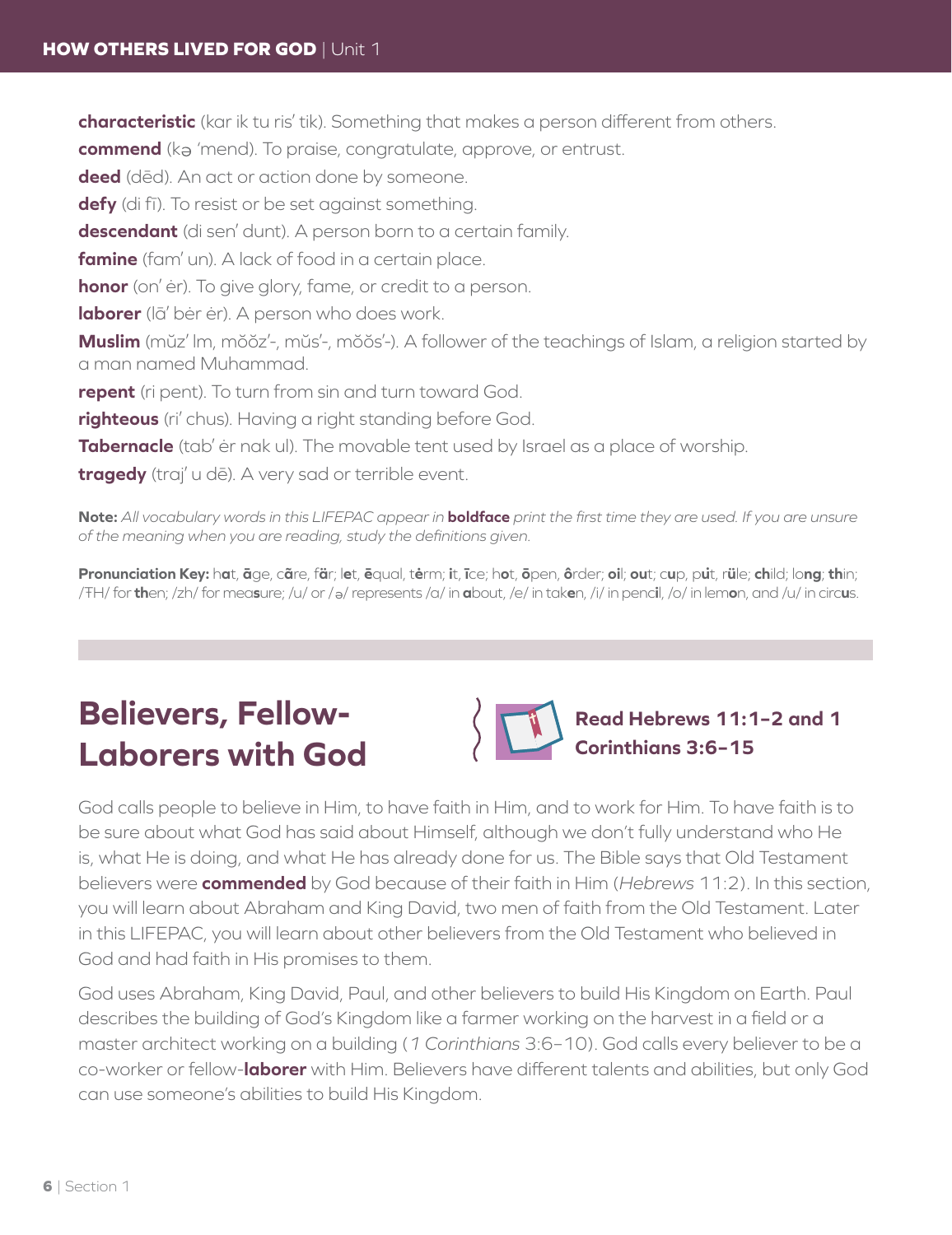The apostle Paul says that Jesus Christ is the foundation upon which God wants believers to build their lives (*1 Corinthians* 3:11–15). God called New Testament believers to live their lives for Jesus Christ.

In Old Testament times, although believers couldn't see Him, Jesus was the Messiah and Savior whom God had promised. Living for God in Old Testament times was different than living for God today. In Old Testament times, believers did not have the teachings and examples of Jesus' life to guide them; however, God revealed Himself to them in various other ways. In Old Testament times, God wanted people to believe in Him, to have faith, and to watch for the day He would send them the Savior.

God's chosen people in both Old and New Testament times had to face the same problems of sin in their lives. Today, we can learn much about living as believers by studying the lives of Old Testament believers, how God developed their abilities, and how He used them to build His Kingdom.

Because God loved Abraham and David, they believed in Him and were fellow laborers in His Kingdom. Both of these men lived at different times and had different abilities; however, God used them to build His Kingdom, and they had great faith in Him. God formed their characters and they lived for God. When others saw what God had done through them, He taught the people about Himself by their examples. Their **deeds** and **attitudes** became part of their characters as God shaped their lives. Throughout history, God uses men and women to build His Kingdom and shapes their characters in the process. You will learn more about the characteristics of these fellow-believers as you study this LIFEPAC. You will learn about God's love for you and His great mercy, and He will make some of these godly qualities part of your life while He builds it.



| Believers are fellow-laborers with God as they build His Kingdom.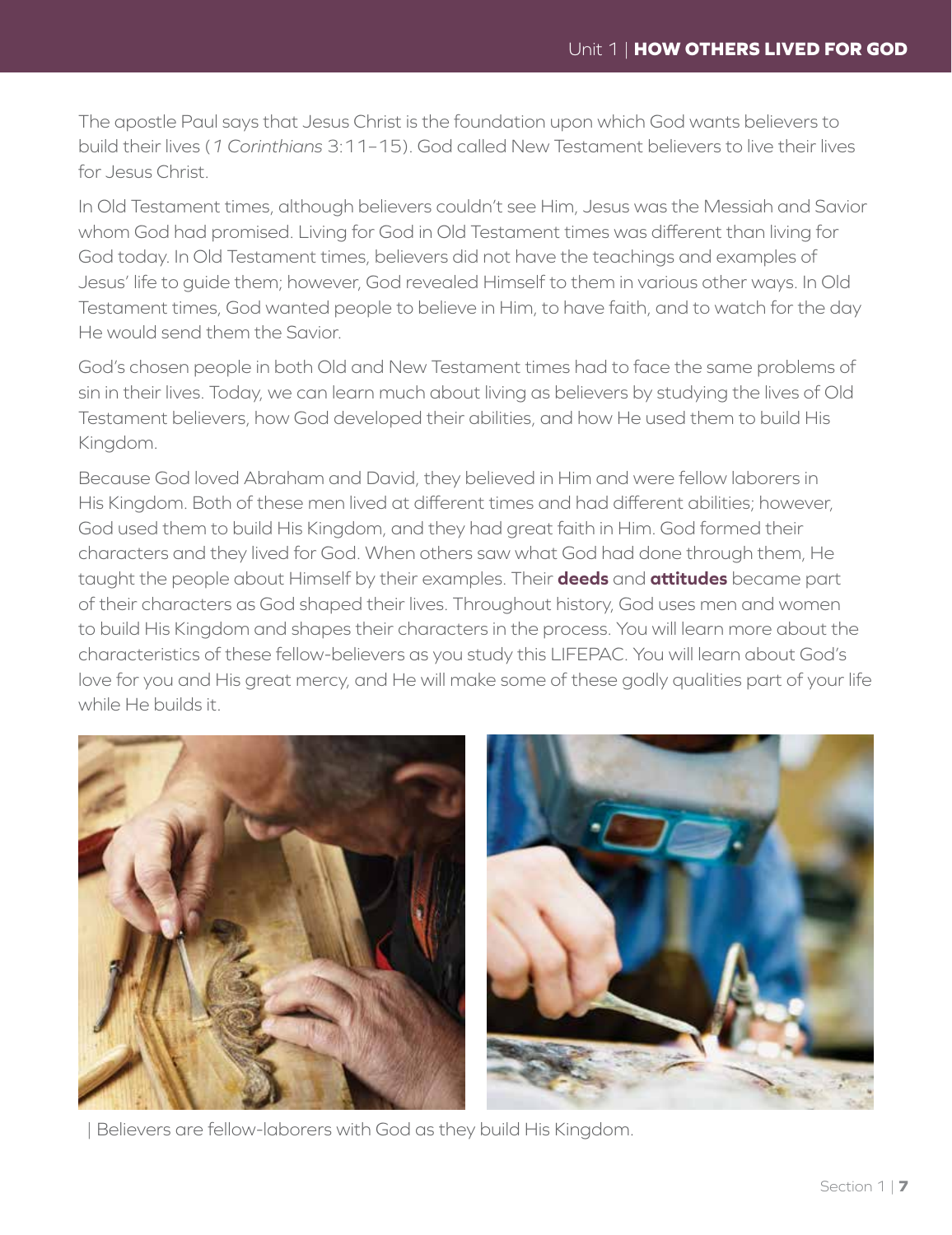

Now faith is the substance of things hoped for, the evidence of things not seen.

Hebrews 11:1

|     | Answer true or false.                                                                                                                                                |
|-----|----------------------------------------------------------------------------------------------------------------------------------------------------------------------|
| 1.1 | God created people for His own glory.                                                                                                                                |
| 1.2 | God does all the work in this world by Himself without any help from<br>people.                                                                                      |
| 1.3 | The Apostle Paul says that the work we do is the foundation upon which<br>believers must build their lives.                                                          |
| 1.4 | Believers are those who have faith in God.                                                                                                                           |
| 1.5 | God loved and blessed Abraham and David, and as they lived for Him,<br>He formed their lives, and others knew God through their characters,<br>deeds, and attitudes. |
|     | Answer these questions.                                                                                                                                              |
| 1.6 | What does it mean to be a believer in God?                                                                                                                           |
|     |                                                                                                                                                                      |
|     |                                                                                                                                                                      |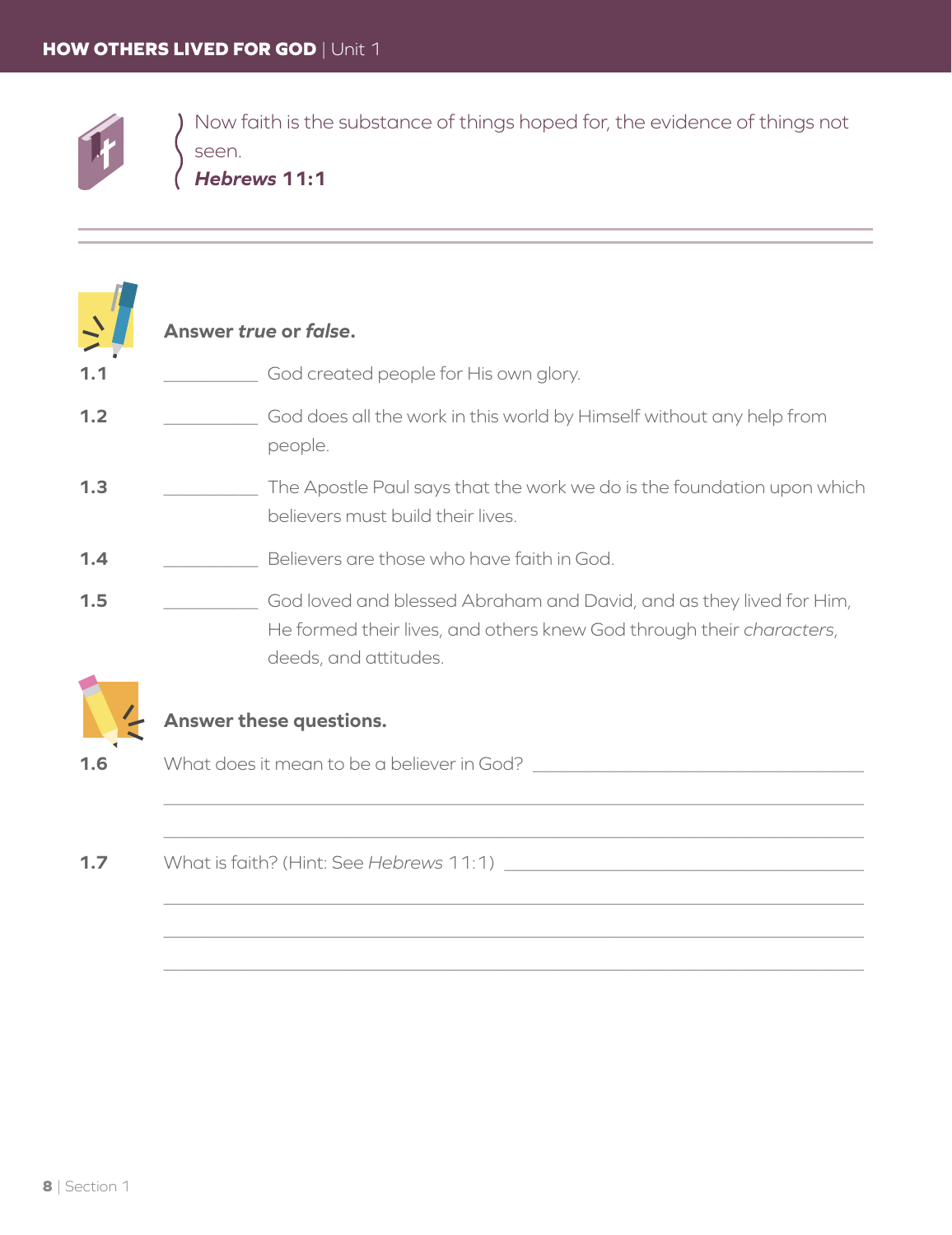#### **Abraham, Man of Faith**

Abraham (whose name was *Abram* before God changed it to *Abraham*) is known for his faith. Jews, **Muslims**, and Christians honor him as a "Father in Faith." The Jews honor him as the Father of the Hebrew nation. The Muslims honor him as their **ancestor** through his son, Ishmael, who was born to Abraham and Hagar, his wife Sarah's handmaid. As Christians, we honor and remember him for his faith in God and as an ancestor of Jesus Christ (*Matthew* 1:1–2).

God honored him as a great man. In fact, God called Abraham His "friend." God told the nation of Israel that they were "the seed of Abraham, my friend" (*Isaiah* 41:8; *2 Chronicles* 20:7). In the New Testament, the Bible calls him "the Friend of God" (*James* 2:23).

**Abraham's call.** When Abraham was seventyfive years old, God told him to leave his native land and to go to a land that He would show him. God told him that, if he went, his name would become famous, and he would be a blessing to the whole world. He believed God



**Read** *Genesis* **chapters 12–13, 15–16, 22, and also** *Hebrews* **11:8–10**



| Abraham built alters to the Lord and called on his name.

would do what He promised. He placed his faith in God and obeyed Him. He left the place of his birth with his wife and nephew and all that they owned and journeyed to the land of Canaan.

When Abraham arrived in Canaan, he found the land inhabited by powerful and wicked nations. God told him that He would give this land to Abraham and his **descendants**, although he was a stranger in Canaan. Instead of leaving Canaan, he believed God, built Him an altar, offered sacrifices, and worshiped Him there.

One of the places where Abraham built an altar was called *Bethel* (*Genesis* 12:8) which means *house of God*. He was a man who listened to God and obeyed Him. God showed that Abraham was a man who lived for Him through his faith and his works. God used him to fulfill His purpose in His Kingdom for all people on the earth. As God changed Abraham's character, he lived for Him, and he became a fellow-laborer in God's Kingdom.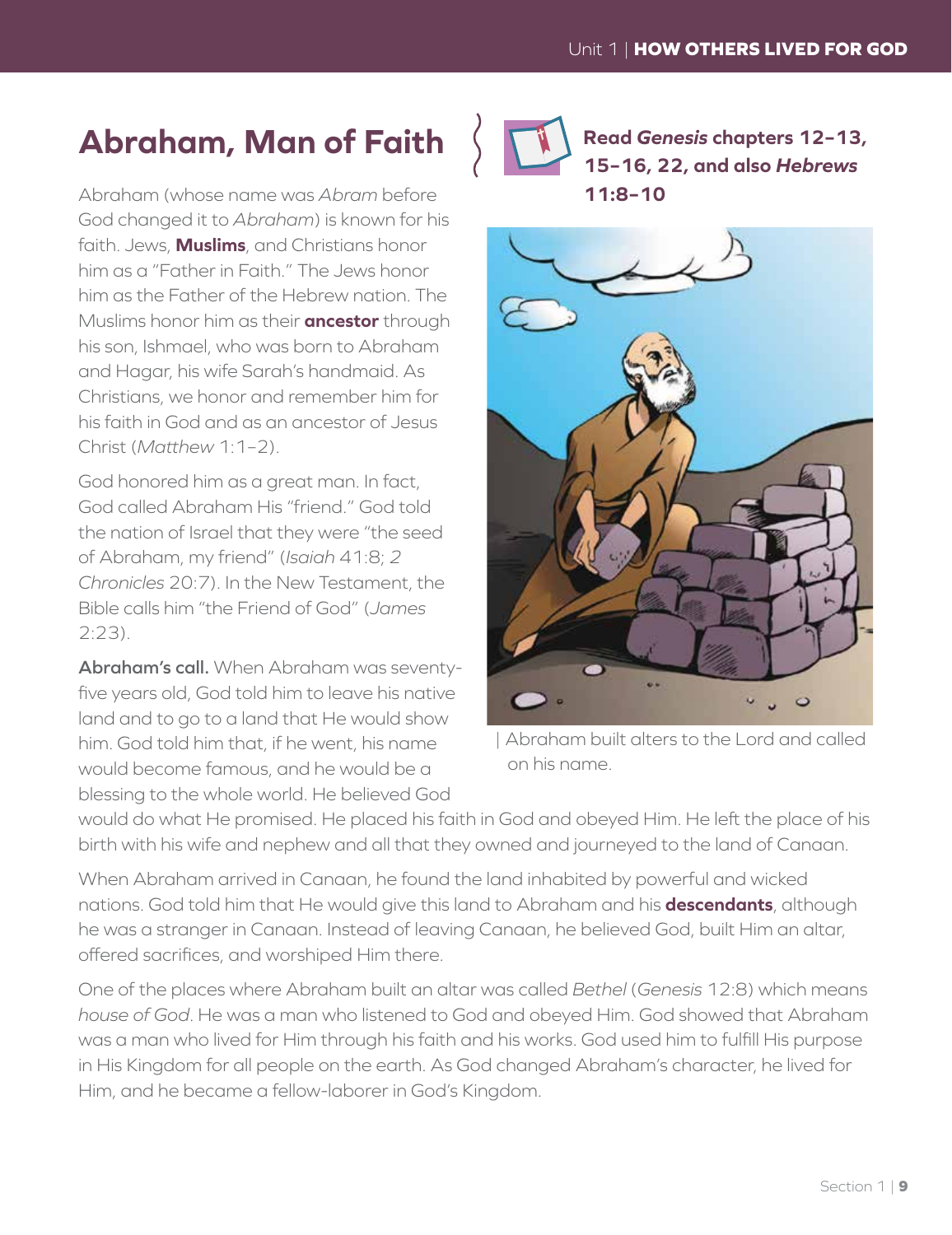Soon, a **famine** came to the land of Canaan, and Abraham took his family to Egypt to provide for them there during that hard time. Unfortunately, to protect his own life, Abraham lied about his wife, Sarah, and Pharaoh told him to leave Egypt (*Genesis* 12:11–20). Although God was also displeased with his lying to Pharaoh and his lack of faith, He still protected Abraham and his family while they were in Egypt. In Egypt, God blessed Abraham and his family with cattle, silver, and gold.

When Abraham returned to Canaan, the first place that he visited was Bethel, "the house of God" (*Genesis* 13:4). He worshiped the Lord there and thanked Him for the great blessings that he had received while he was in Egypt. He was very happy to be back in the Promised Land. God wanted him to live in Canaan. Abraham wanted to obey God and remain faithful to Him.

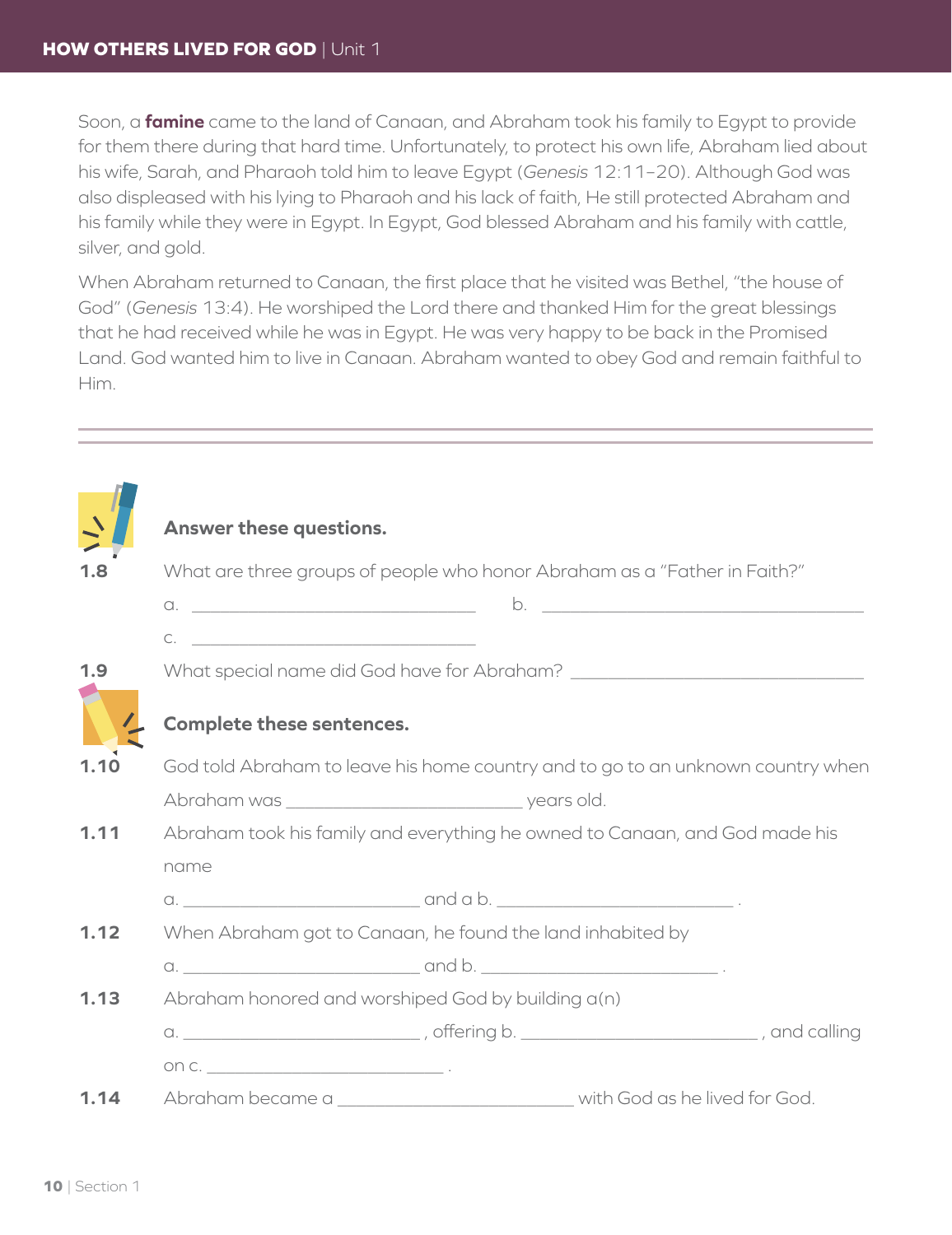### **SELF TEST 1**

Match these items (each item, 3 points).

| 1.01  | believer in God |                  | a. known for his strong faith           |
|-------|-----------------|------------------|-----------------------------------------|
| 1.02  | co-laborer      |                  | b. Abraham's nephew                     |
| 1.03  | Abraham         |                  | c. friend of David                      |
|       |                 |                  | d. Lot's wife                           |
| 1.04  | Bethel          |                  | e. father of David                      |
| 1.05  | Sarah           | f.               | has faith in God and trusts, loves, and |
| 1.06  | Lot             |                  | obeys Him                               |
|       |                 |                  | g. to work with God                     |
| 1.07  | Canaan          |                  | h. "the Lord's Anointed"                |
| 1.08  | Philistine      | i.               | house of God                            |
| 1.09  | Jonathan        | $\overline{a}$ . | Isaac's mother                          |
| 1.010 | Saul            | k.               | enemy of Israel                         |

I. land promised to Abraham

Answer true or false (each answer, 2 points).

| 1.011 | The Apostle Paul wrote that believers are laborers together with God.                                                 |
|-------|-----------------------------------------------------------------------------------------------------------------------|
| 1.012 | The Scriptures say that those who lived in Old Testament times were<br>pleasing to God because of their faith in Him. |
| 1.013 | The characters of Abraham and David were formed by their deeds and<br>attitudes.                                      |
| 1.014 | When Abraham was a young man of about twenty-five years of age,<br>God told him to go to Canaan.                      |
| 1.015 | While Abraham was in Egypt, he lost his wealth and became poor.                                                       |
| 1.016 | Abraham showed that he was generous and unselfish when he gave Lot<br>first choice of land.                           |
| 1.017 | The Bible says that Abraham was righteous before God because of all<br>his good deeds.                                |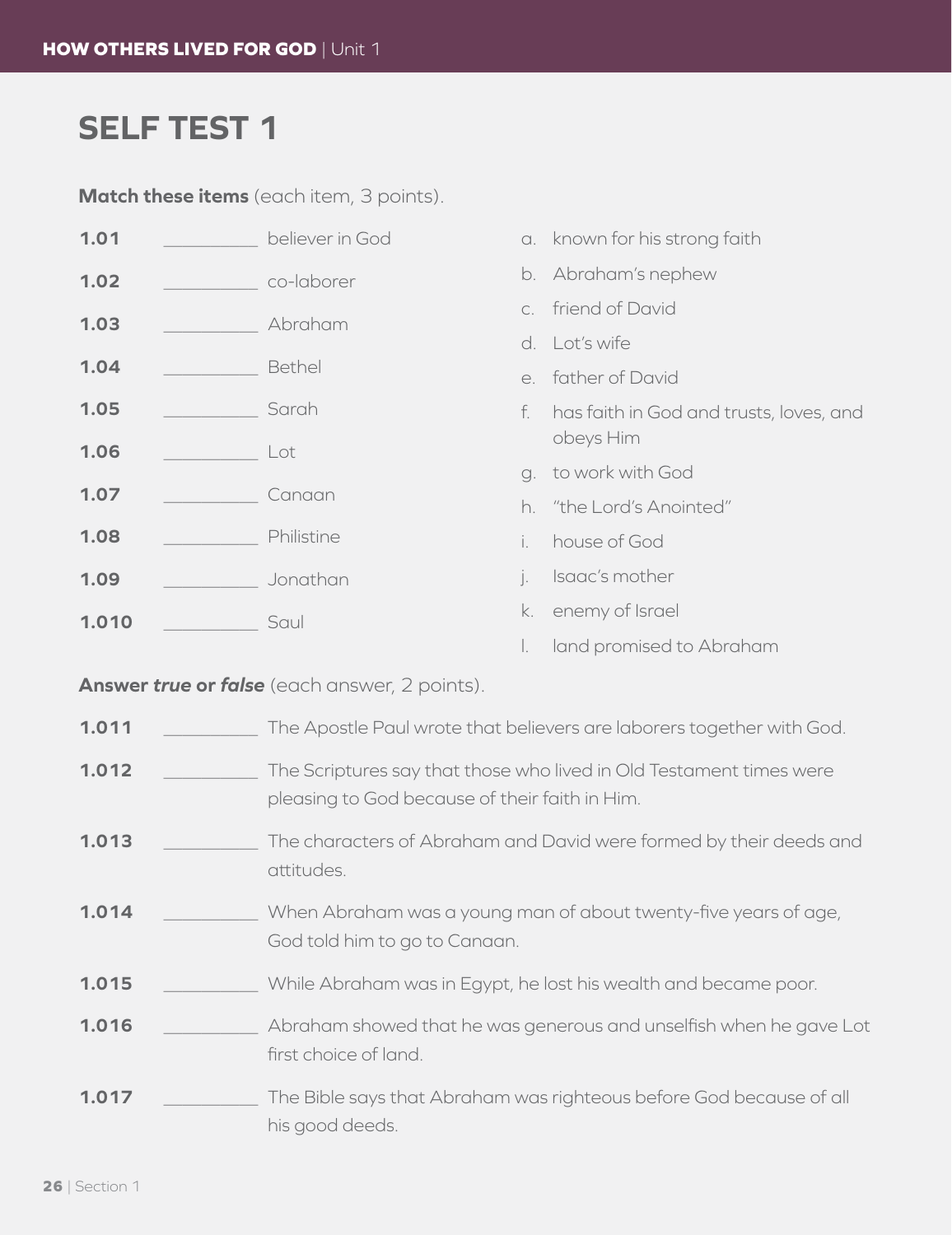#### Unit 1 | **HOW OTHERS LIVED FOR GOD**

**1.018 b** David was born in Jerusalem.

**1.019** ���������� David was "a man after God's own heart."

**1.020** ���������� Among other things, David was a shepherd, musician, and military leader.

**Choose the correct answer** (each answer, 3 points).

| 1.021<br>Abraham went down to Egypt because there was _____ in Canaan. |                                                                                                                                                                                                                                      |  |                                                                                                                 |                |  |
|------------------------------------------------------------------------|--------------------------------------------------------------------------------------------------------------------------------------------------------------------------------------------------------------------------------------|--|-----------------------------------------------------------------------------------------------------------------|----------------|--|
|                                                                        | a. a flood b. a famine c. an earthquake                                                                                                                                                                                              |  |                                                                                                                 |                |  |
| 1.022                                                                  | God promised Abraham that his _____ would be numerous.                                                                                                                                                                               |  |                                                                                                                 |                |  |
|                                                                        | a. cattle                                                                                                                                                                                                                            |  | b. friends                                                                                                      | c. descendants |  |
| 1.023                                                                  | David killed the Philistine giant, Goliath, with ______.                                                                                                                                                                             |  |                                                                                                                 |                |  |
|                                                                        | a. a spear                                                                                                                                                                                                                           |  | and the basis of the state of the basis of the state of the basis of the basis of the state of the basis of the |                |  |
| 1.024                                                                  | When King Saul was killed in battle, David ______.                                                                                                                                                                                   |  |                                                                                                                 |                |  |
|                                                                        | a. rejoiced in victory b. mourned him b c. left the country                                                                                                                                                                          |  |                                                                                                                 |                |  |
| 1.025                                                                  | We can tell something about David's heart by ______.                                                                                                                                                                                 |  |                                                                                                                 |                |  |
|                                                                        | a. reading his words b. assuming he was happy c. asking God to tell us                                                                                                                                                               |  |                                                                                                                 |                |  |
|                                                                        | <b>Complete these sentences by writing the correct word</b> (each answer, 3 points).                                                                                                                                                 |  |                                                                                                                 |                |  |
| 1.026                                                                  | The apostle Paul says that ____________________ is the foundation upon which                                                                                                                                                         |  |                                                                                                                 |                |  |
|                                                                        | believers must build their lives.                                                                                                                                                                                                    |  |                                                                                                                 |                |  |
| 1.027                                                                  | God told Abraham to take his son Isaac to a mountain and offer him as a                                                                                                                                                              |  |                                                                                                                 |                |  |
|                                                                        | <u> 1989 - John Harry Harry Harry Harry Harry Harry Harry Harry Harry Harry Harry Harry Harry Harry Harry Harry Harry Harry Harry Harry Harry Harry Harry Harry Harry Harry Harry Harry Harry Harry Harry Harry Harry Harry Harr</u> |  |                                                                                                                 |                |  |
| 1.028                                                                  | God promised Abraham that he would be a ______________________ to the whole world.                                                                                                                                                   |  |                                                                                                                 |                |  |
| 1.029                                                                  | Abraham shows us that a life of _______________________________ will be a blessed and                                                                                                                                                |  |                                                                                                                 |                |  |
|                                                                        | fruitful life.                                                                                                                                                                                                                       |  |                                                                                                                 |                |  |
| 1.030                                                                  | Turning back to the Lord after sinning is called _______________________________                                                                                                                                                     |  |                                                                                                                 |                |  |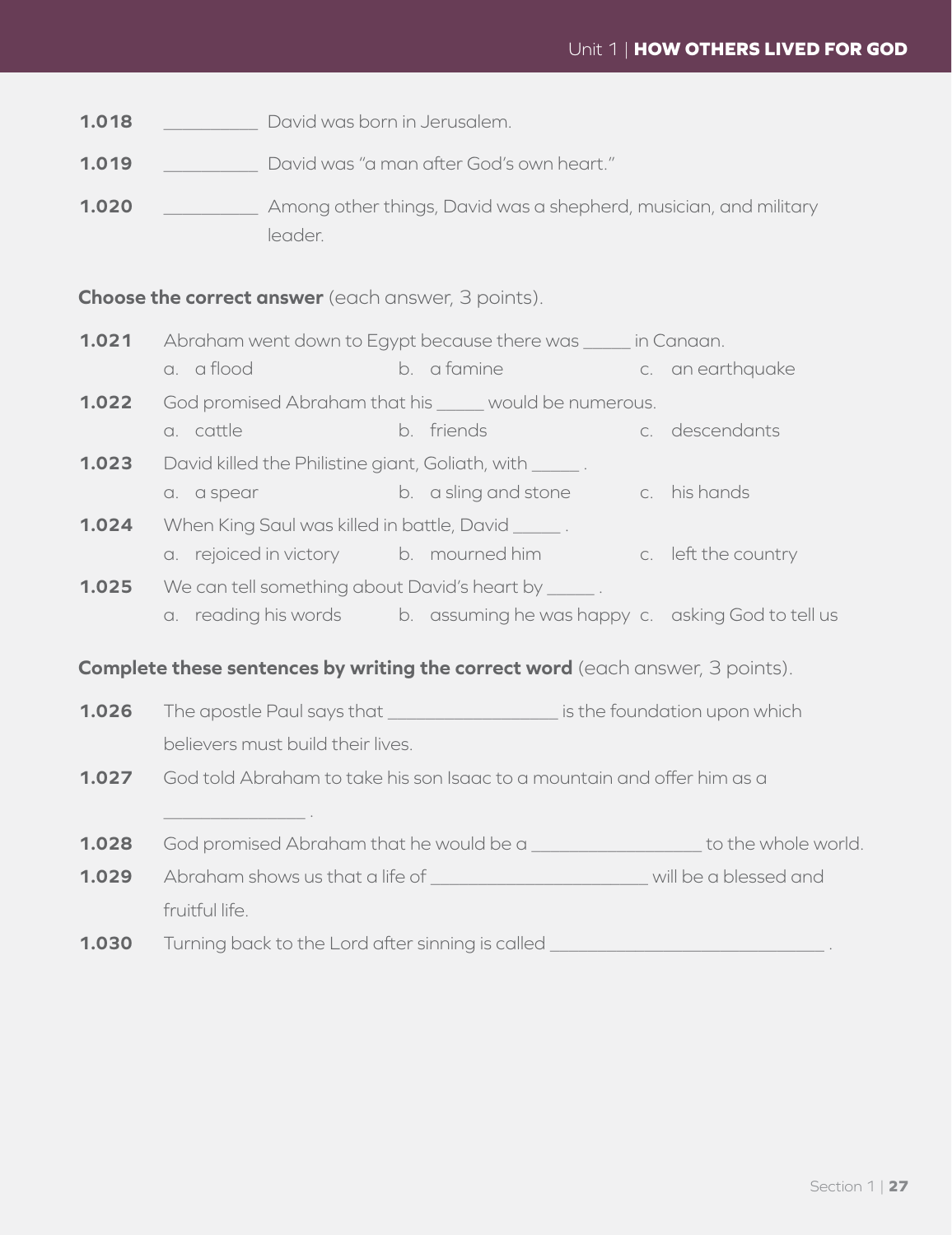#### **HOW OTHERS LIVED FOR GOD | Unit 1**

Answer these questions (each answer, 5 points).

| 1.031 | What is faith?                                                          |
|-------|-------------------------------------------------------------------------|
|       |                                                                         |
|       |                                                                         |
| 1.032 | What three groups of people honor Abraham and why?                      |
|       |                                                                         |
|       |                                                                         |
|       |                                                                         |
| 1.033 | What are some qualities of David's heart as the Scriptures reveal them? |
|       |                                                                         |
|       |                                                                         |
|       |                                                                         |
|       |                                                                         |
|       |                                                                         |
| 1.034 | What was Abraham's greatest test of obedience to God? Explain.          |
|       |                                                                         |
|       |                                                                         |
|       |                                                                         |
|       |                                                                         |
|       |                                                                         |